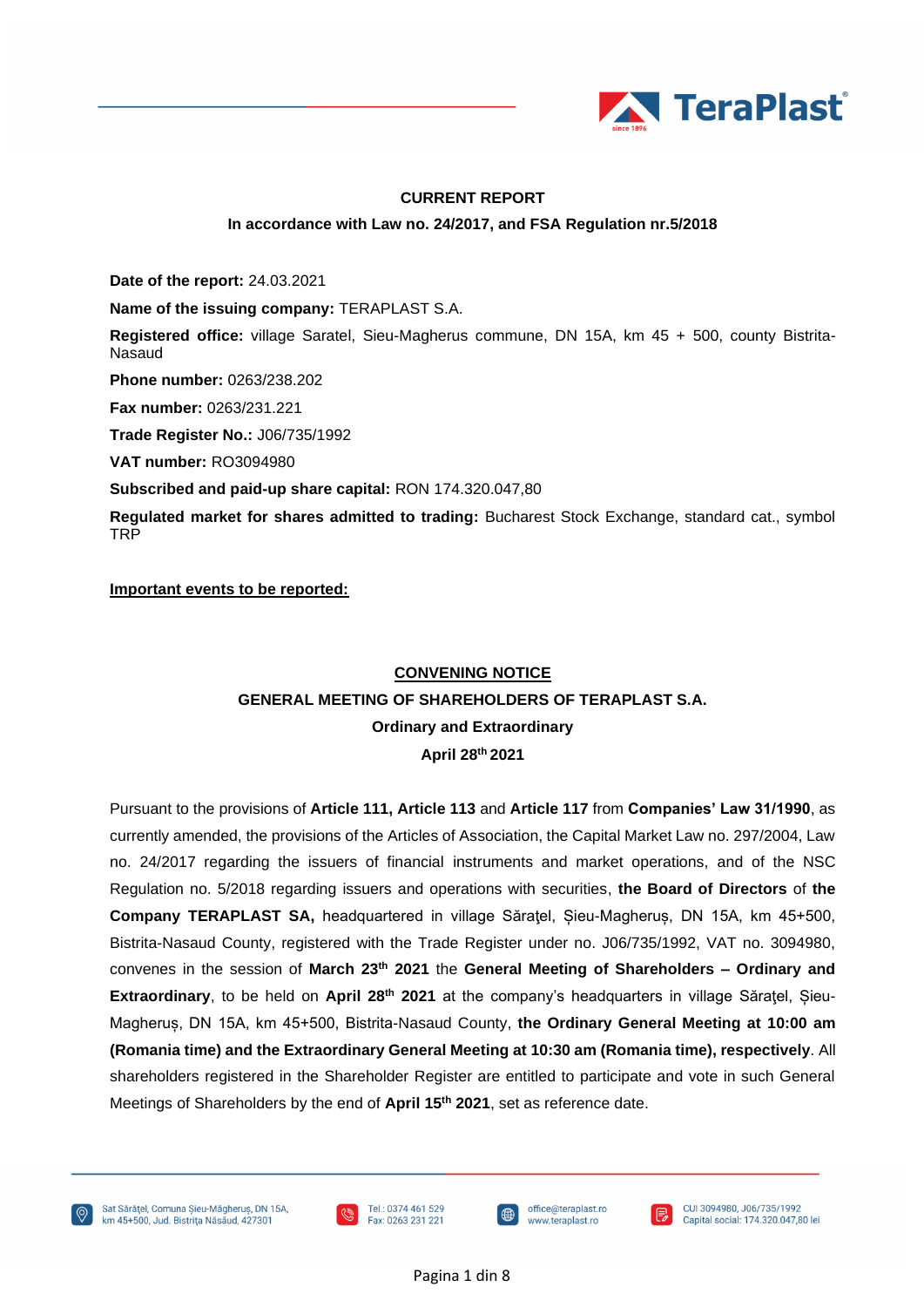

# **I. The Ordinary General Meeting of Shareholders will have the following AGENDA**

**1.** Presentation and submitting for approval of the individual financial statements corresponding to financial year 2020, on the basis of the Board of Directors' Report and the Company's Financial Auditor Report.

**2.** Approval of the proposal of net profit distribution corresponding to financial year 2020 as follows:

- Net profit achieved: 33.104.139 lei;
- Legal reserve: 1.938.441 lei;
- Dividends: 30.682.530 lei\*;
- Retained earnings: 483.168 lei;

*\*The dividends have been distributed according to the Decision of the Ordinary General Assembly of the Shareholders no. 1 of 27th November 2020, approving the distribution of dividends amounting to RON 45,323,187.31, out of which the amount of RON 30,682,530 from the earnings for the year 2020, and the remaining amount from the retained earnings. The dividends have been paid on 24th December 2020 (payment date).*

**3.** Presentation and submitting for approval of the consolidated financial statements corresponding to financial year 2020, on the basis of the Board of Directors' Report and the Company's Financial Auditor Report.

**4.** Discharge from administration of the Company's Board of Directors for financial year 2020.

**5.** Presentation and submitting for approval of the Budget of Revenues and Expenses for the 2021 financial year.

**6.** Presentation and submitting for approval of the Investment Program for the 2021 financial year.

**7.** Establishing the remuneration level for the members of the Board of Directors for the ongoing year and the general limit for additional remunerations of the Board members.

The remuneration thus established shall remain valid until the next ordinary general meeting approving the amount of the administrators' remuneration and/or additional remunerations.

**8.** Electing a new Board member, for a mandate of a length equal to the remaining mandates of the directors in office, namely until 14th September 2021, considering that, following the resignation of Mr. Razvan-Stefan Lefter as Teraplast S.A. director, Mr. Lucian-Claudiu Anghel has been appointed interim director.





⊕

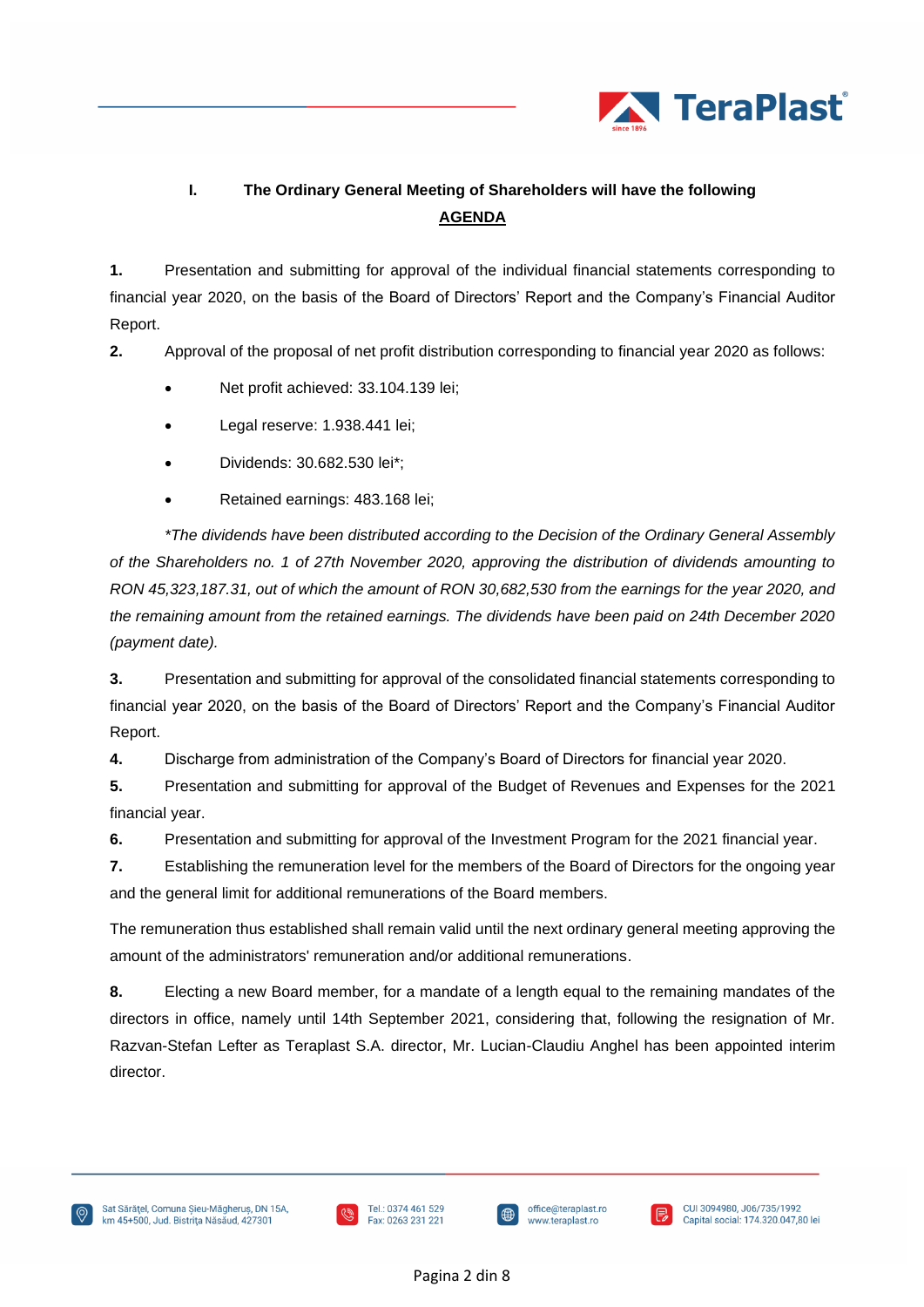

**9.** Electing an independent member of the Audit Committee for a one-year mandate starting from the date of appointment, in pursuance of Article 65 of title I, chapter IX, Law 162/2017, and establishing the remuneration.

**10.** Electing an external financial auditor for the Company, establishing the duration of the Audit Service Contract and the remuneration.

**11.** Electing the Company's internal auditor, establishing the duration of the Audit Service Contract and the remuneration.

**12.** Approving the striking off the notes concerning the auditor whose mandate shall not be extended, if applicable, from the Trade Register of Bistrita-Năsăud.

**13.** Empowering the Board of Directors to fulfill the decisions adopted by the Ordinary General Meeting of Shareholders.

**14.** Appointing the Chairman of the Board, Mr. Dorel Goia, to sign, on behalf and in the name of all shareholders present in the meeting, the Resolution of the Ordinary General Meeting of Shareholders.

**15.** Appointing the Company's legal counsel, Mrs. Kinga Vaida, to carry out all formalities concerning the recording of the Ordinary General Meeting Resolution with the Trade Register Office attached to the Bistrita-Nasaud Court and its publication in the Official Gazette of Romania, Part IV.

### **II. The Extraordinary General Meeting of Shareholders will have the following:**

### **AGENDA:**

**1.** To approve the maximum limit of indebtedness that the company can contract between 28.04.2021 - 28.04.2022 and the approval of the warranty of credit and/or leasing contracts which are going to be accessed within the limit established, with security interest in real estate/pledge, assignments of current and future receivables rights, assignments related to current and future cash, resulting from current accounts and assignments of rights resulted from the insurance policies. The proposal of the Board of Administration is that this limit of indebtedness to reach the total value of 150.000.000 lei.

**2.** Approval of the supplementation of the maximum limit of indebtedness that the company may contract between 28.04.2021 - 28.04.2022 with the amount of 60.000.000 lei, which will be used (if needed) exclusively to guarantee the loans of the subsidiaries and the approval of the guarantee of the credit and / or leasing contracts to be accessed by the subsidiaries, within the fixed limit, with real estate/movable securities, assignments of present and future receivable rights, assignments related to current and future available funds, resulting from current accounts and assignments of rights resulting from insurance policies.





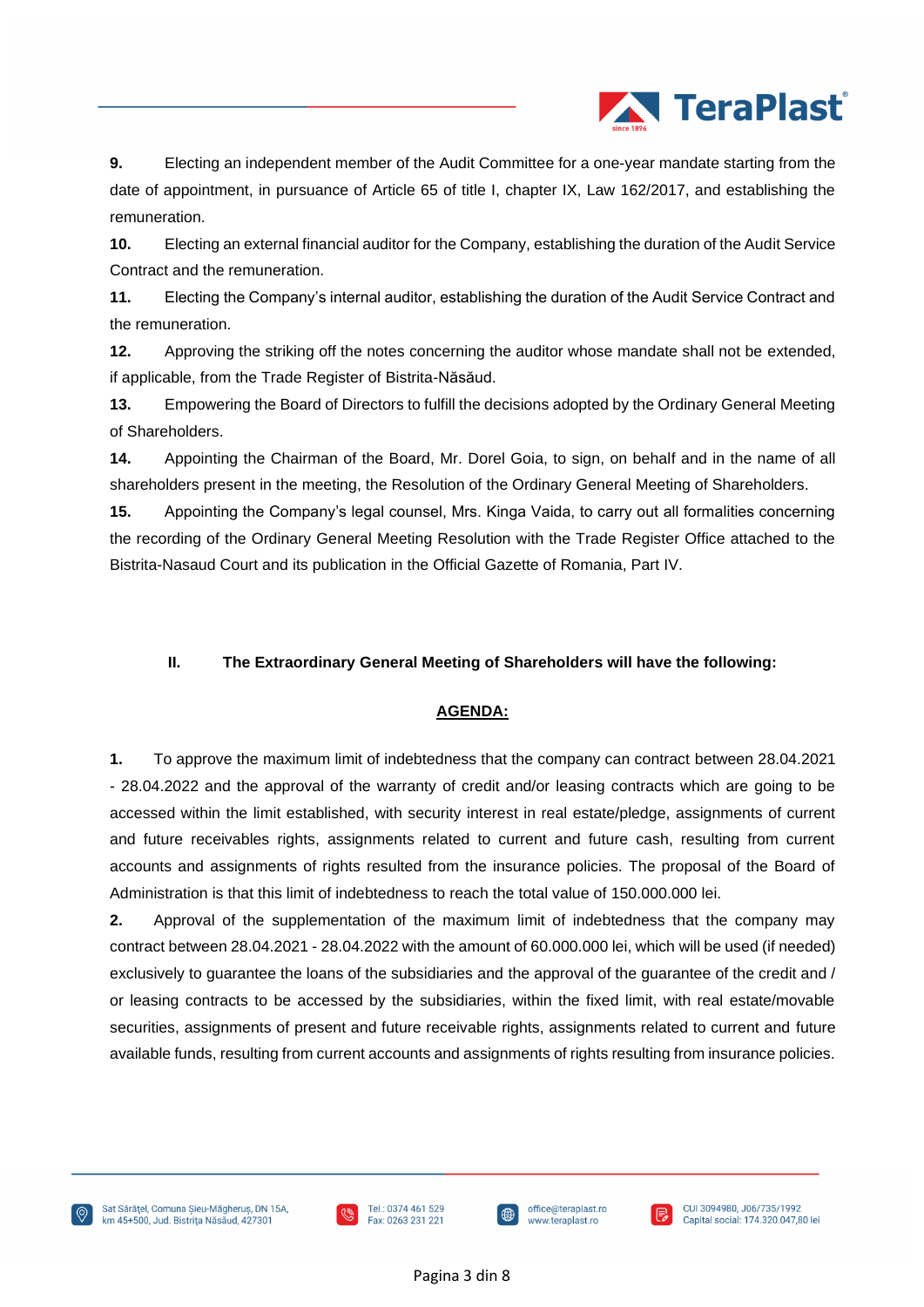

**3.** To authorise the Board of Directors to take, for and on behalf of the Company, all the actions and steps required or useful for the enforcement of item 1 and 2 of this decision, up to the maximum agreed limit of indebtedness. Therefore, the Board of Directors shall issue decisions on:

taking out bank loans, entering into credit/leasing contracts, extending the bank loan/leasing contracts, establishing the security structure corresponding to the taken out/extended bank loan or leasing contracts, restructuring/establishing new maturity dates for the granted loans, changing the structure of the securities for the pending loans, authorising the persons entitled to sign for and on behalf of TERAPLAST S.A. the bank loan contracts / the leasing contracts / the security contracts / the addendums to the bank loan/leasing contracts, and also any other complementary documents or instruments related to or referred to in the bank loan/leasing contracts, security contracts or any other documents, and also to sign any other forms and requests that might be necessary or useful in relation to such bank transactions.

- guaranteeing the access by company's subsidiaries of certain bank credits and / or credit contracts / leasing contracts, establish / change the related guarantee structure, empower the persons who will sign on behalf of and on behalf of TERAPLAST SA the warranty contracts / additional documents and any other documents or instruments that are related to or referenced in the warranty agreements and to sign any other forms, requests that may be necessary or useful related to these transactions.

**4.** To authorize the Chairman of the Board of Directors, Mr. Dorel Goia, to sign, for and on behalf of all the shareholders present at the meeting, the EGMS Decision.

**5.** To authorize the company's legal adviser, Mrs. Kinga Vaida, to do everything that is necessary as to record the EGMS Decision at the Trade Register of Bistrita-Nasaud Court, and to publish such decision in the Official Gazette of Romania, Section 4.

**Considering the Romanian public authorities' latest recommendations in relation to prevention / limitation of the spread of COVID-19, Teraplast strongly recommends to its shareholders, to the extent possible:**

➢ **to access the supporting materials for OGMS and EGMS in electronic format, available on the company's website, rather than in hardcopy at the Correspondence Entry;**

➢ **to vote by correspondence by using the ballot paper for the vote by correspondence;**

➢ **to use, as communication means, the e-mail having attached an extended electronic signature, rather than the mail or courier at the Correspondence Entry, when submitting (i) proposals with respect to adding new items on the OGMS/EGMS agenda, (ii) draft resolutions, (iii) written questions before OGMS/EGMS, (iv) the powers of attorney for representation in the OGMS/EGMS or (v) the Voting Bulletins for voting by correspondence.**







∣₽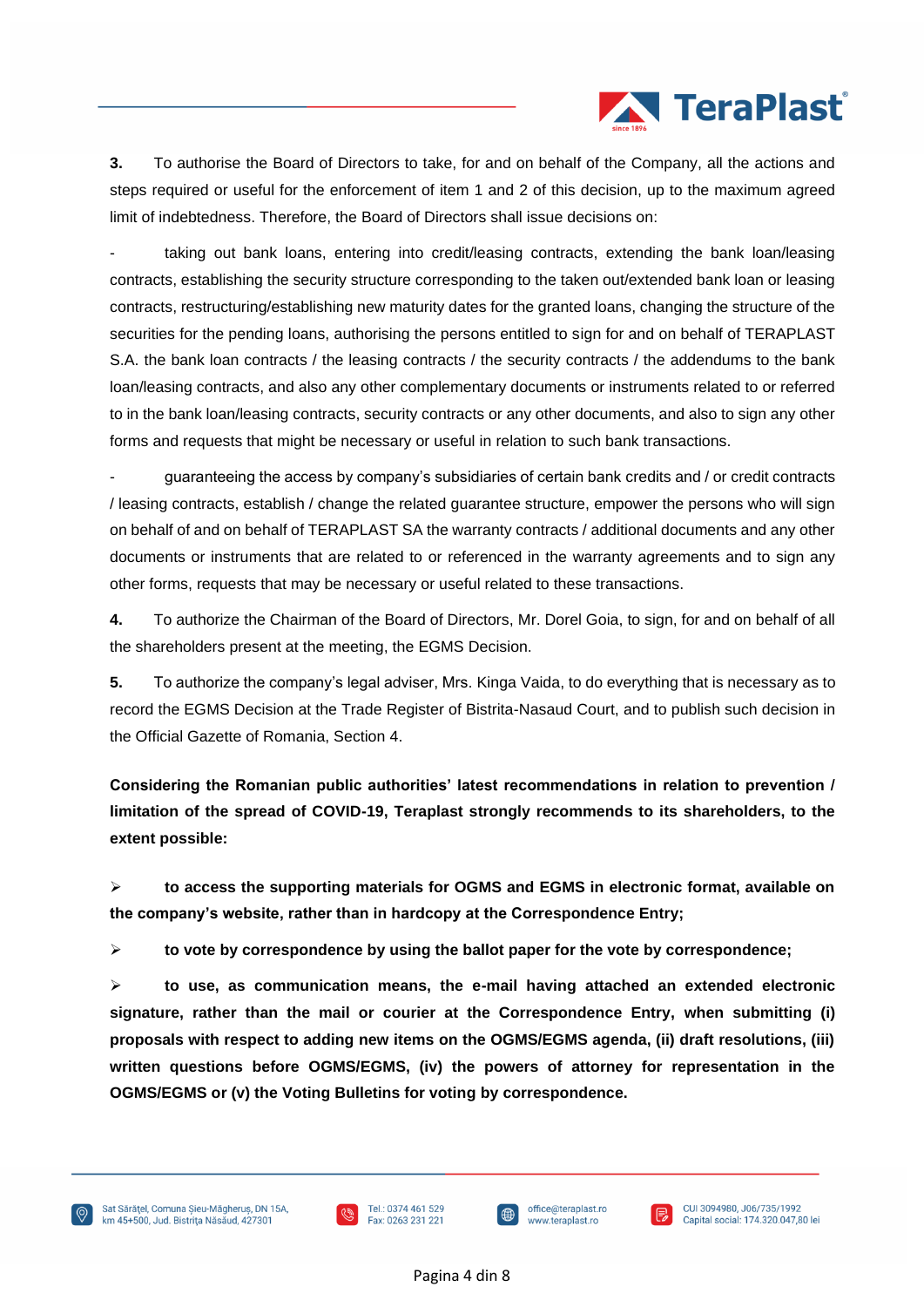

(1) One or more shareholders jointly or severally representing at least 5% of the share capital, have the right (i) to introduce items on the General Meeting of Shareholders' agenda, provided that each item is accompanied by an explanation or a decision draft submitted for adoption to the General Meeting of Shareholders; (ii) to submit decision drafts for the items included or suggested to be included on the General Meeting's agenda.

(2) Any of the rights stipulated in paragraph (1) above may only be exercised in written, and the documents shall be submitted in a closed envelope at the company's headquarter, or sent by any type of mail or fast delivery with acknowledgment of receipt, the envelope bearing a clear note written in capital letters "FOR THE GENERAL MEETING OF SHAREHOLDERS OF 28/29.04.2021", or sent by messenger delivery or electronic means, with the extended electronic signature included according to Law 455/2001 on the electronic signature, at the following e-mai[l secretariatCA@teraplast.ro,](mailto:secretariatCA@teraplast.ro) mentioning at subject: "FOR THE GENERAL MEETING OF SHAREHOLDERS OF 28/29.04.2021".

(3) The shareholders can exercise the rights stipulated in paragraph (1) letters (i) and (ii) within maximum 15 calendar days following the date of publication of this convening notice, namely no later than **April 9, 2021 inclusively.** Each shareholder shall be entitled to address questions regarding the items on the General Meeting's agenda, and the company shall reply to the shareholders' questions during such meeting. The questions shall be submitted in a closed envelope at the company's headquarter, or sent by any type of mail or fast delivery with acknowledgment of receipt, the envelope bearing a clear note written in capital letters "FOR THE GENERAL MEETING OF SHAREHOLDERS OF 28/29.04.2021", or sent by messenger delivery or electronic means, with the extended electronic signature included according to Law 455/2001 on the electronic signature, at the following e-mail [secretariatCA@teraplast.ro,](mailto:secretariatCA@teraplast.ro) mentioning at subject: "FOR THE GENERAL MEETING OF SHAREHOLDERS OF 28/29.04.2021", on or **April 27, 2021 inclusively**.

The shareholders can participate in person or they can be represented in the General Meetings of Shareholders either by their legal representatives or by other agents authorised by a special power of attorney or a general power of attorney, as provided by Article 92 paragraph (10) of Law 24/2017 on the issuers of financial instruments and market operations.

Shareholders' access shall be permitted upon proof of their identity, consisting in case of shareholders, who are natural persons, of their ID card or, in case of legal entities, legal representative.

Shareholders can appoint a representative by a general power of attorney (authorisation) valid for no more than three years, authorising the appointed representative to vote in any matter subject to discussions of the General Meetings of Shareholders, provided such power of attorney (authorisation) be given by the shareholder, as customer, to an intermediary defined as per Article 2 paragraph (1) item 20 of Law 24/2017 on the issuers of financial instruments and market operations, or to a lawyer.





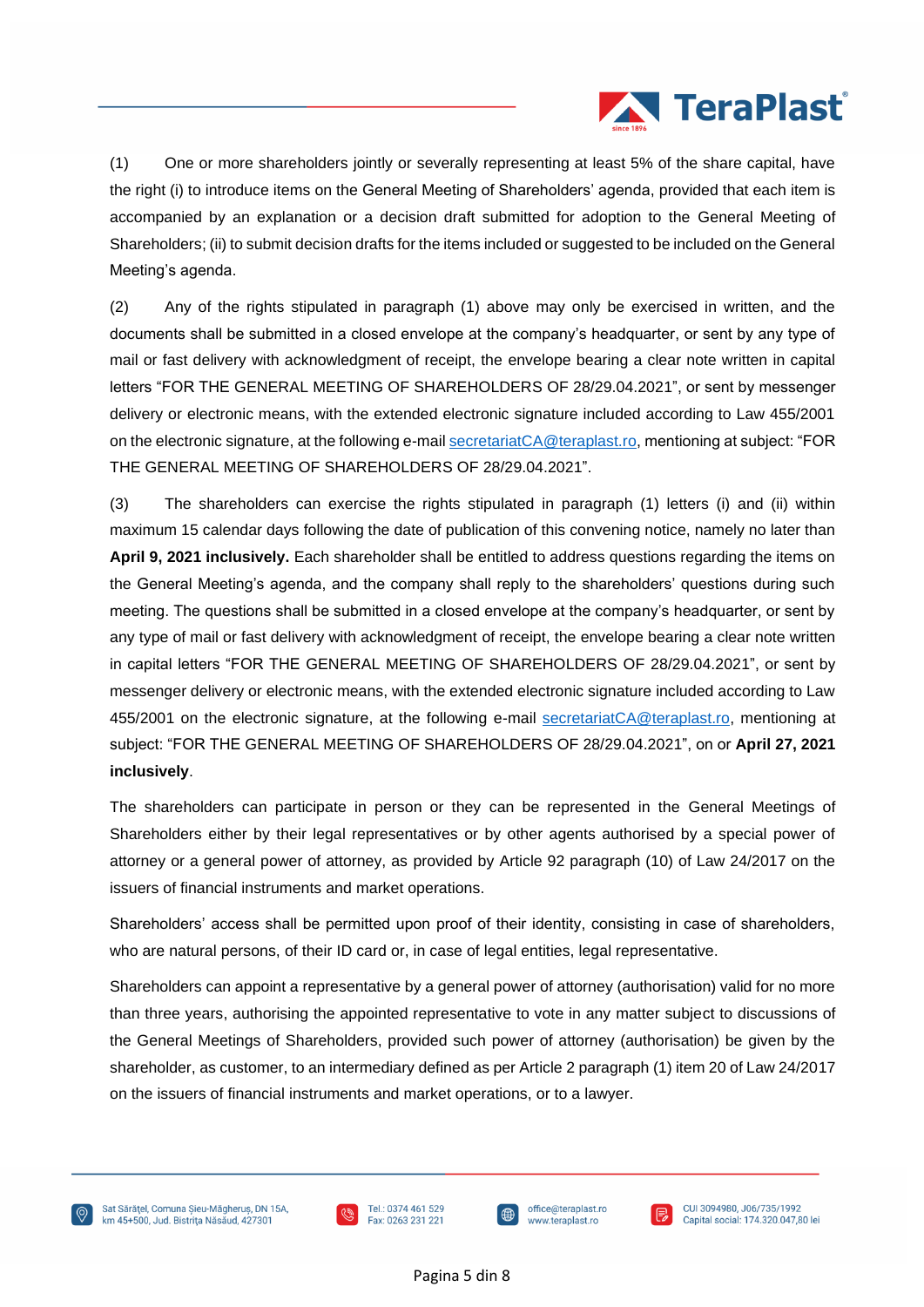

The shareholders cannot be represented in the General Meeting of Shareholders based on a general power of attorney (authorisation) by a person subject to a conflict of interests, pursuant to Article 92 paragraph (15) of Law 24/2017 on the issuers of financial instruments and market operations.

General powers of attorney (authorisations) should be submitted to the Company Record Office or sent by any type of mail or courier with acknowledgement of receipt, 48 hours before the general meeting, namely no later **April 26, 2021**, 10:00 am (Romania time) for the Ordinary General Meeting, and 10:30 am (Romania time) for the Extraordinary General Meeting, respectively, in copy, including the mention "Certified to be a true copy of the original" signed by the representative. The powers of attorney can also be sent by e-mail with the extended electronic signature included according to Law 455/2001 on the electronic signature, at the following e-mail [secretariatCA@teraplast.ro,](mailto:secretariatCA@teraplast.ro) mentioning at subject: "FOR THE GENERAL MEETING OF SHAREHOLDERS OF 28/29.04.2021".

The quality of shareholder and, in case of shareholders, who are legal entities, or entities without legal personality, the quality of legal representative is ascertained based on the list of shareholders as of the reference/registration date, received by the issuer from the Central Depository or, accordingly, in case of different reference/registration dates, based on the following documents submitted to the issuer by the shareholder:

a) the statement of account certifying the quality of shareholder and the number of owned shares;

b) documents certifying that the details of the legal representative are recorded at the Central Depository/ participants concerned;

However, if the Shareholder did not inform the Central Depositary in a timely manner of its legal representative or if this information is not mentioned in the list of shareholders from the reference date received by the Company from the Central Depository, then the proof of the representative status will be with the Company Statement, or a certified copy of the original, issued by the Trade Registry or any other document, in original or in a copy conforming to the original, issued by a competent authority in the State in which the shareholder is legally registered, for the purpose of proving the existence of the legal person and the legal representative's name / quality, with a maximum of 1 month validity reported on the date of publication of the convocation of the general meeting.

The documents attesting the quality of legal representative elaborated in a foreign language other than English must be accompanied by a translation done into Romanian or English by a certified translator.

The identification criteria referred above shall be accordingly applied also in case the need arises to prove that the shareholder, suggesting for new items to be included in the General Meeting of Shareholders' agenda, or directing questions to the issuer related to the items included in the General Meeting of Shareholders' agenda, is a legal representative.





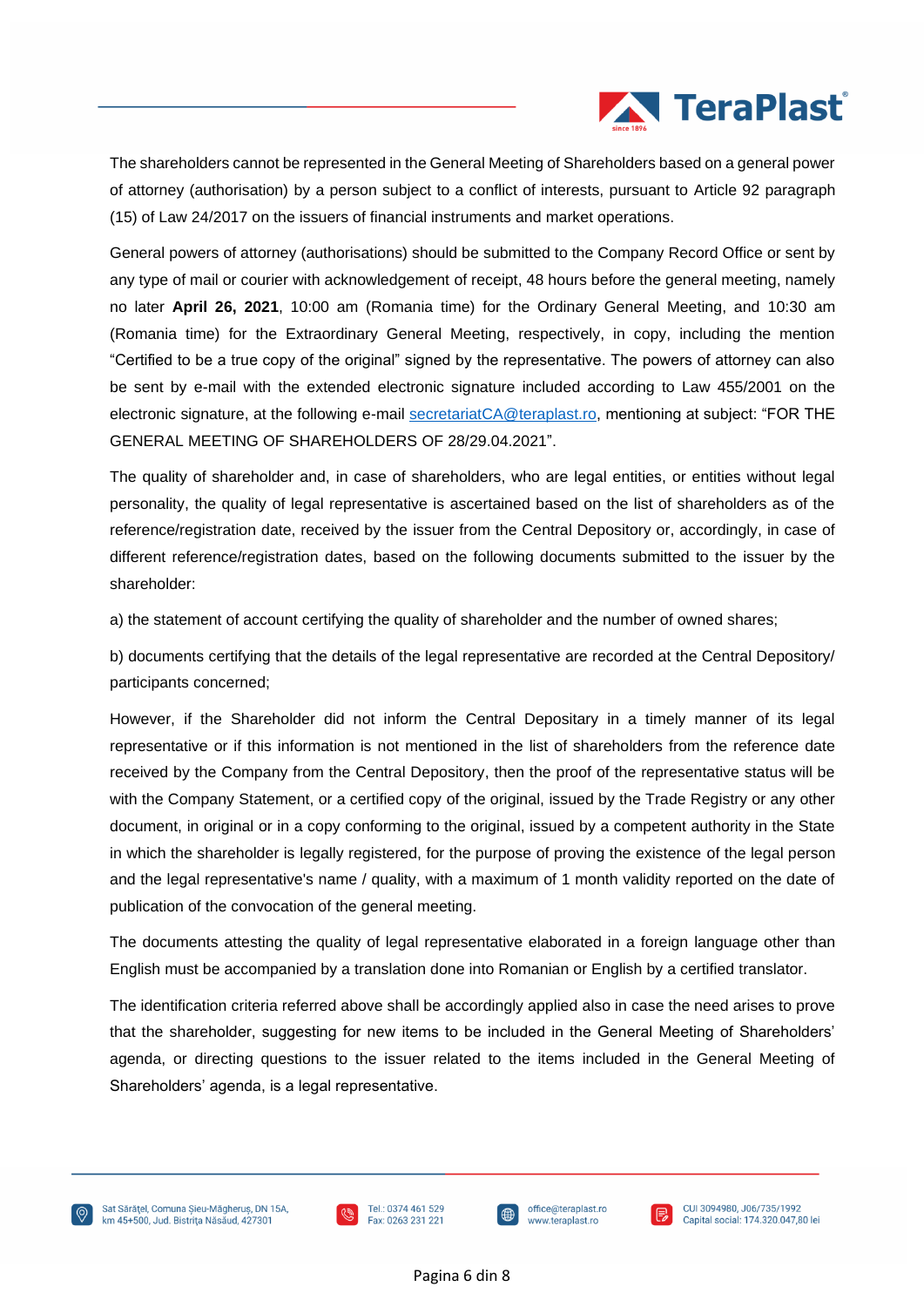

Pursuant to Article 200 paragraph (4) of the NSC Regulation no. 5/2018 of financial instruments and market operations issuers, a shareholder can appoint only one representative in a certain General Meeting. However, if a shareholder holds shares with a trading company in several security accounts, such restriction shall not prevent such shareholder to appoint separate representatives for the shares held in each security account, for a certain General Meeting. Such provision is not detrimental to the provisions of paragraph (6) of Article 200 of the NSC Regulation no. 5/2018.

Pursuant to Article 200 paragraph (5) of the NSC Regulation no. 5/2018, a shareholder can appoint by power of attorney one or several deputy representatives for a general meeting, in the event the representative appointed as per paragraph (4) above is unable to attend. Where several deputy representatives are appointed by power of attorney, the order in which they will act shall be established.

The shareholders can cast their votes for the items noted in the agenda by mail, and the vote application form, accurately filled out and signed, shall be sent in a sealed envelope to the company's headquarter, which should arrive at the company's headquarter no later than **26.04.2021**, 10:00 am (Romania time) for the Ordinary General Meeting of Shareholders, and 10:30 am (Romania time) for the Extraordinary General Meeting of Shareholders, respectively, the envelope bearing a clear note written in capital letters ..FOR THE GENERAL MEETING OF SHAREHOLDERS OF 28/29.04.2021". The voting bulletins can be sent by e-mail with the extended electronic signature included according to Law 455/2001 on the electronic signature, at the following e-mail [secretariatCA@teraplast.ro,](mailto:secretariatCA@teraplast.ro) mentioning at subject: "FOR THE GENERAL MEETING OF SHAREHOLDERS OF 28/29.04.2021".

A representative can cast his/her vote by mail only when such representative has received from the shareholder a special/general power of attorney which will be submitted to the issuer pursuant to Article 92 par. (14) of Law 24/2017 on the issuers of financial instruments and market operations.

Special power of attorney forms to be used for voting by representative, as well as the forms to be used for voting by mail shall be made available for shareholders both in Romanian and in English, at the company's headquarter from **8:00 am to 4:30 pm** and on the company website: [www.teraplast.ro,](http://www.teraplast.ro/) heading "Investors", Section "General Meeting of Shareholders", starting with **March 25, 2021.**

The special powers of attorney and the voting bulletins by mail shall be submitted in Romanian or English originals at the company's headquarter, or sent by any type of mail or fast delivery with acknowledgment of receipt, not later than **26.04.2021,** 10:00 am (Romania time) for the Ordinary General Meeting of Shareholders, and 10:30 am (Romania time) for the Extraordinary General Meeting of Shareholders, respectively, the envelope bearing a clear note written in capital letters " FOR THE GENERAL MEETING OF SHAREHOLDERS OF 28/29.04.2021", or can be sent by e-mail with the extended electronic signature included according to Law 455/2001 on the electronic signature, at the following e-mail [secretariatCA@teraplast.ro,](mailto:secretariatCA@teraplast.ro) mentioning at subject: "FOR THE GENERAL MEETING OF SHAREHOLDERS OF 28/29.04.2021".